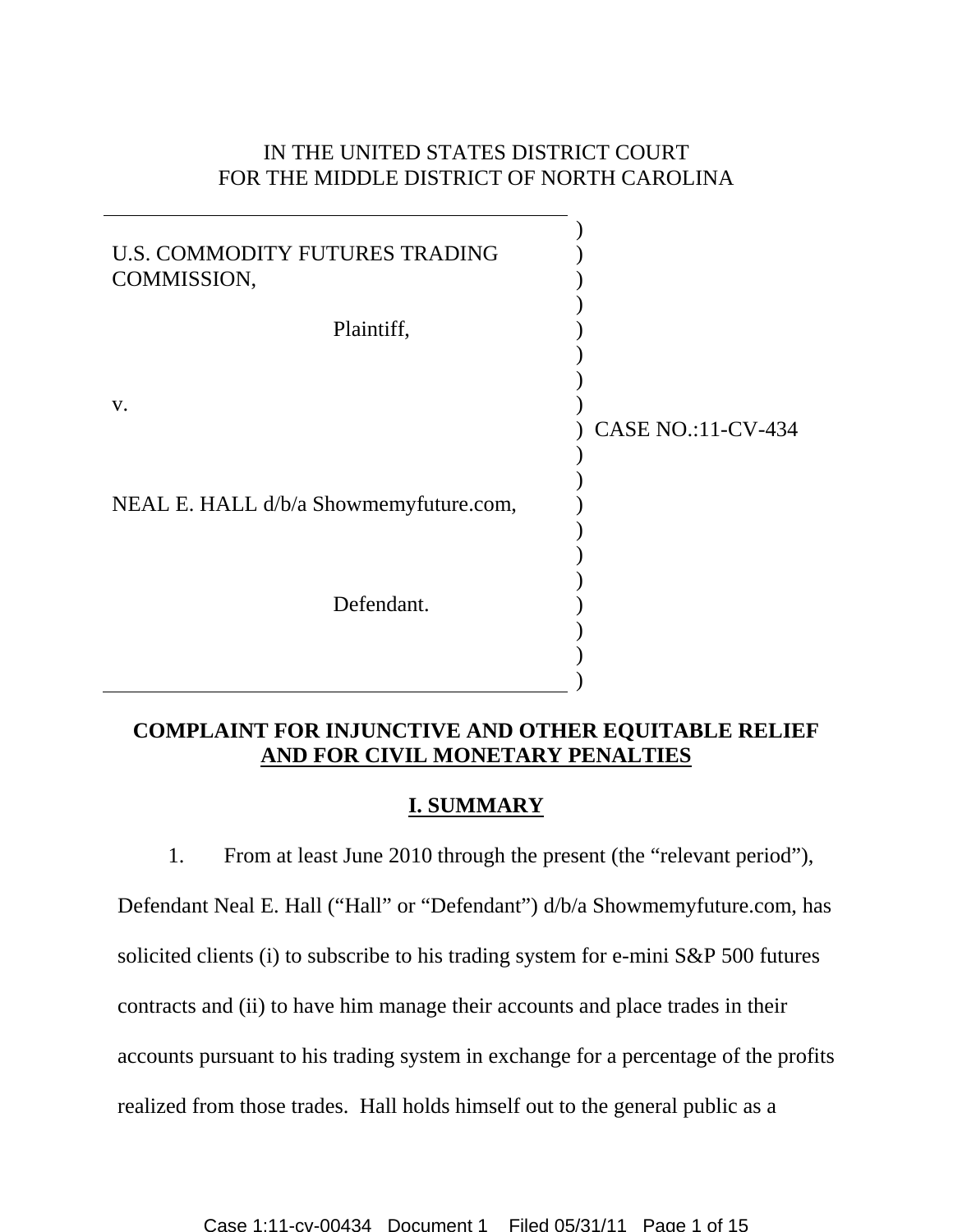commodity trading advisor ("CTA") by soliciting clients through the use of the website www.showmemyfuture.com ("website"), among other things, and has managed more than 15 client accounts during the last 12 months.

2. At no time during the relevant period has Hall registered with the U.S. Commodity Futures Trading Commission (the "CFTC" or "Commission") as a CTA.

3. As a result, Hall is operating as an unregistered CTA in violation of Section 4m(1) of the Commodity Exchange Act ("CEA" or "the Act"), as amended by the Food, Conservation, and Energy Act of 2008, Pub. L. No. 110- 246, Title XIII (the CFTC Reauthorization Act of 2008 ("CRA")), §§ 13101- 13204, 122 Stat. 1651 (enacted June 18, 2008), and the Dodd-Frank Wall Street Reform and Consumer Protection Act of 2010, Pub. L. No. 111-203, Title VII (the Wall Street Transparency and Accountability Act of 2010 ("WSTAA")), §§ 701- 774, 124 Stat. 1376 (enacted July 21, 2010), to be codified at 7 U.S.C. § 6m(1)*.*

4. Hall's website prominently features customer testimonials and a spreadsheet with hypothetical and/or simulated trading results, among other things. Because Hall's website lacks the specified disclaimers and cautionary statements that must accompany the use of customer testimonials and/or the presentation of the performance of a simulated or hypothetical futures trading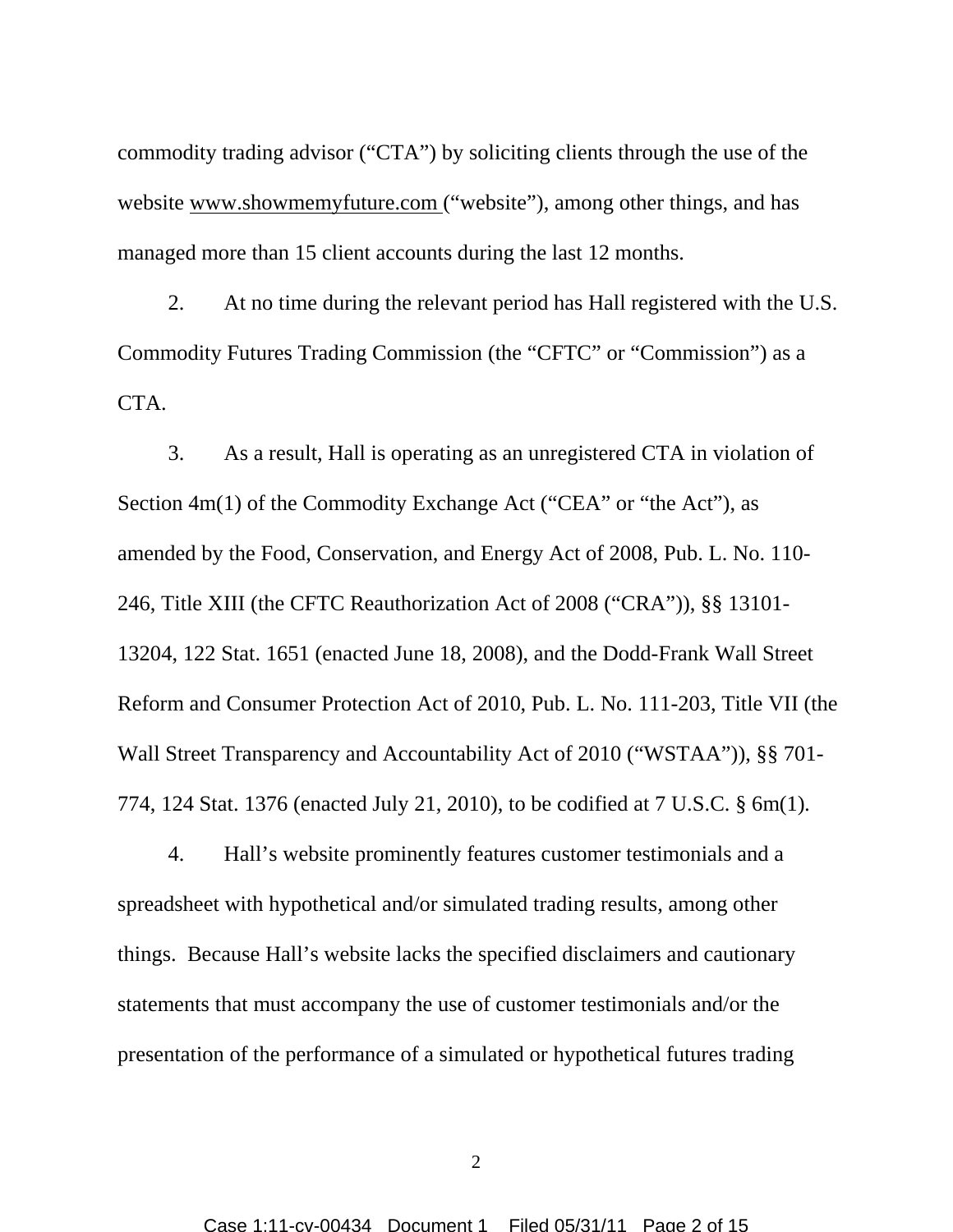account, Hall is also violating Commission Regulations ("Regulations") 4.41(a)(3) and (b)(1). 17 C.F.R. §§ 4.41(a)(3) and (b)(1) (2010).

5. Accordingly, the CFTC brings this action pursuant to Section 6c of the Act, 7 U.S.C. § 13a-1, to enjoin Defendant's unlawful acts and practices and to compel his compliance with the Act. In addition, the Commission seeks civil monetary penalties and such other equitable relief as this Court may deem necessary or appropriate.

6. Unless restrained and enjoined by this Court, Defendant will continue to engage in the acts and practices alleged in this Complaint and similar acts and practices, as more fully described below.

### **II. JURISDICTION AND VENUE**

7. The Act establishes a comprehensive system for regulating registrants. Section 6c of the Act, 7 U.S.C. § 13a-1, authorizes the Commission to seek injunctive relief against any person or entity whenever it shall appear to the Commission that such person or entity has engaged, is engaging, or is about to engage in any act or practice constituting a violation of any provision of the Act or any Commission rule, regulation or order.

8. This Court has jurisdiction over this matter as alleged herein pursuant to Section 6c of the Act, 7 U.S.C. § 13a-1.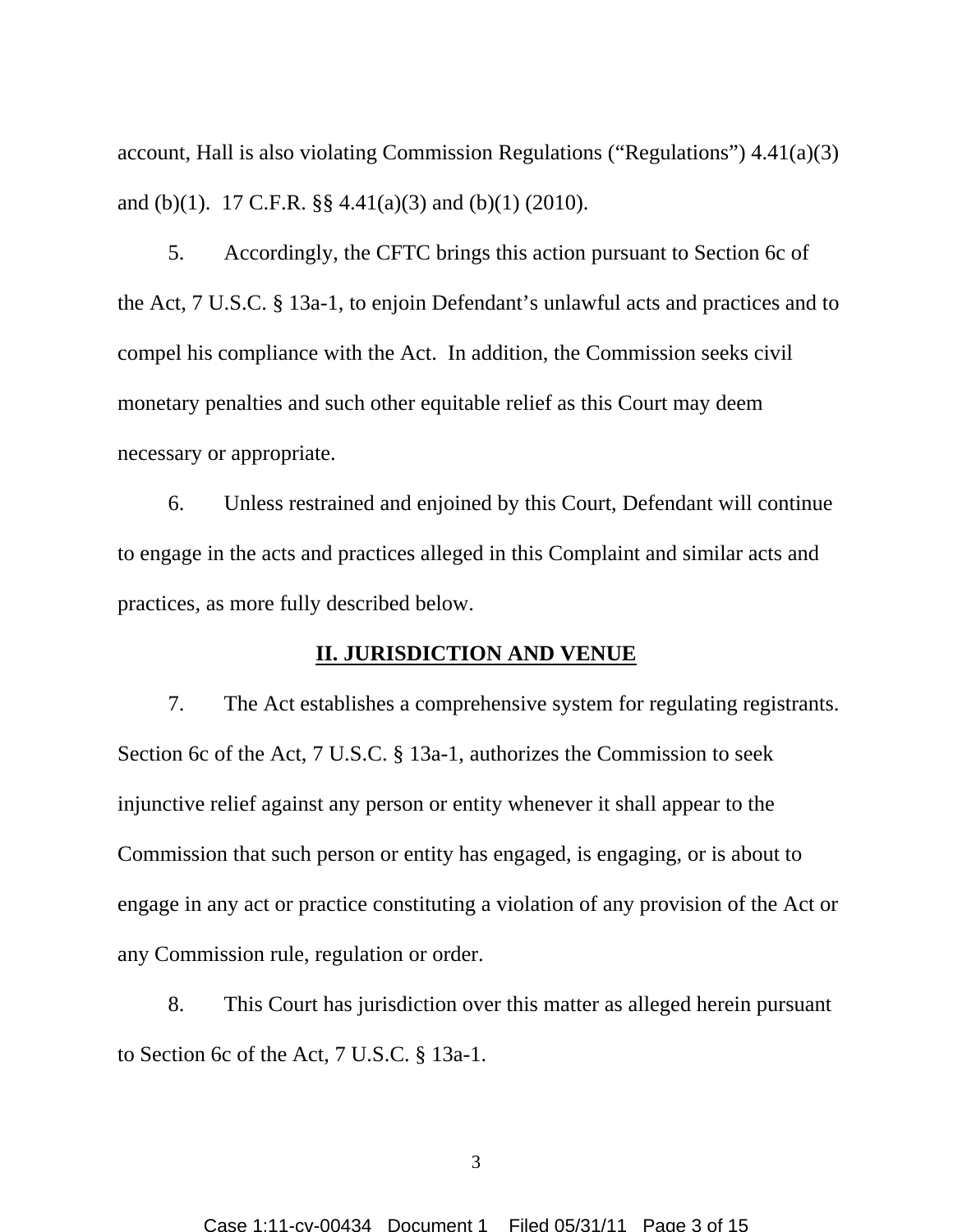9. Venue properly lies with the Court pursuant to Section 6c of the Act, in that the Defendant is found in, inhabits, or transacts business in this district, and the acts and practices in violation of the Act occurred, are occurring, or are about to occur within this district.

### **III. THE PARTIES**

A. Plaintiff

#### 10. The **U.S. Commodity Futures Trading Commission** is an

independent federal regulatory agency charged by Congress with the responsibility for administering and enforcing the provisions of the Act, 7 U.S.C. §§ 1 *et seq.*, as amended, and the Regulations promulgated under it, 17 C.F.R. §§ 1 *et seq.* (2010). The Commission maintains its principal office at Three Lafayette Centre, 1155 21st Street, N.W., Washington, D.C. 20581.

#### B. Defendant

11. **Neal E. Hall** is a resident of Reidsville, North Carolina, from where he operates his trading program and its website. Hall has never been registered with the Commission in any capacity.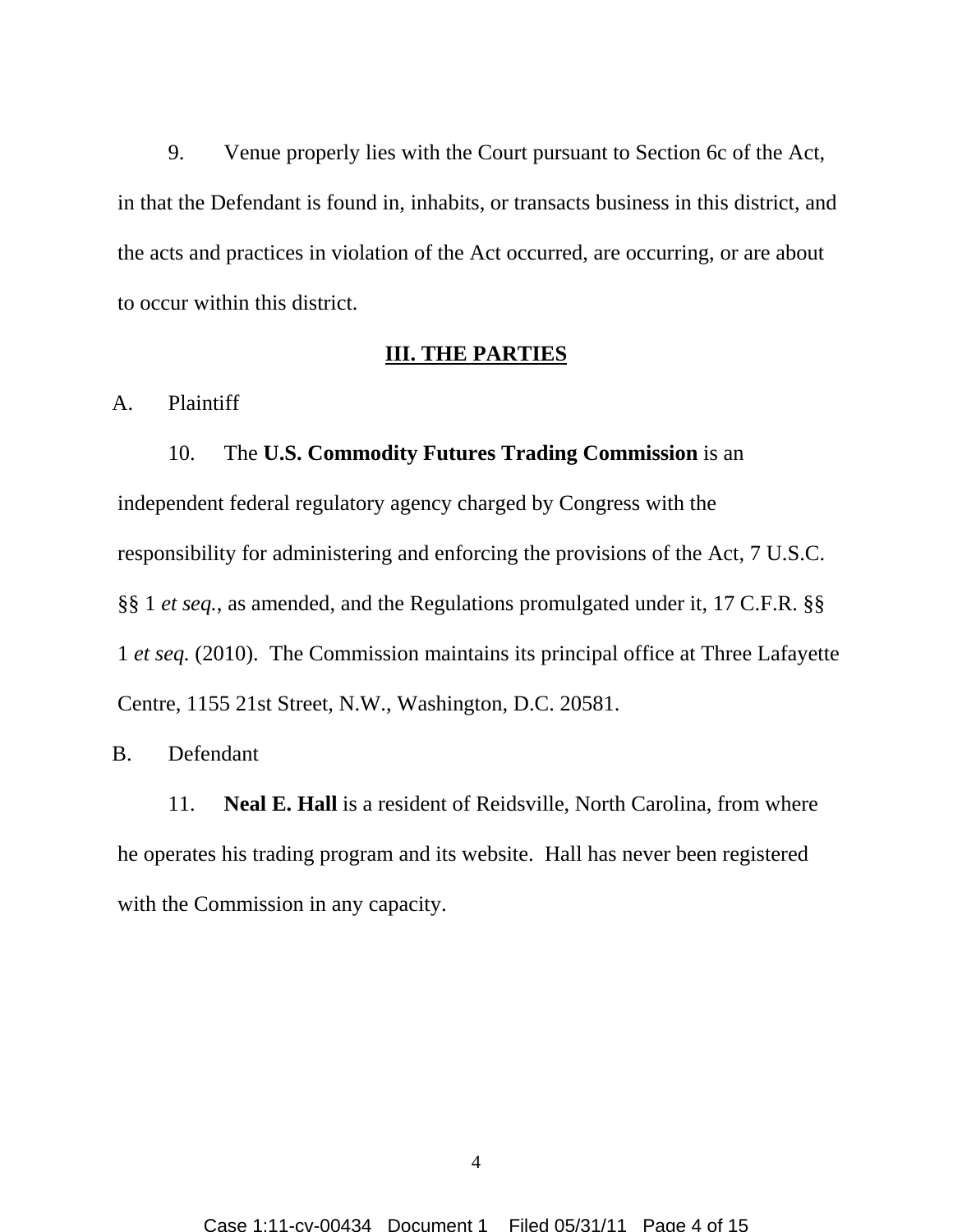#### **IV. FACTS**

# **Hall's Solicitation of Clients for his Trading System and Management of Client Accounts**

12. Starting no later than June 2010 and continuing to the present, Hall, via his website, has solicited clients to subscribe to his e-mini S&P 500 futures trading program and/or to have Hall manage their trading accounts.

13. According to the representations Hall makes through his website, his trading system works as follows: Clients who subscribe to Hall's system for \$39 per month (after a free trial period) receive emails from Hall approximately 3 to 8 times per month. Hall's emails to subscribers allegedly contain specific instructions as to what prices clients should execute trades in the e-mini S&P 500 futures contract in their commodity accounts at futures commission merchants ("FCMs").

14. Hall also offers to manage clients' accounts at FCMs and place the trades specified by his system in their accounts.

15. In at least one twelve month period, Hall has managed the accounts of at least 16 different clients, with funds totaling approximately \$170,000.

16. Throughout the relevant period, Hall has held himself out generally to the public as a CTA via his website.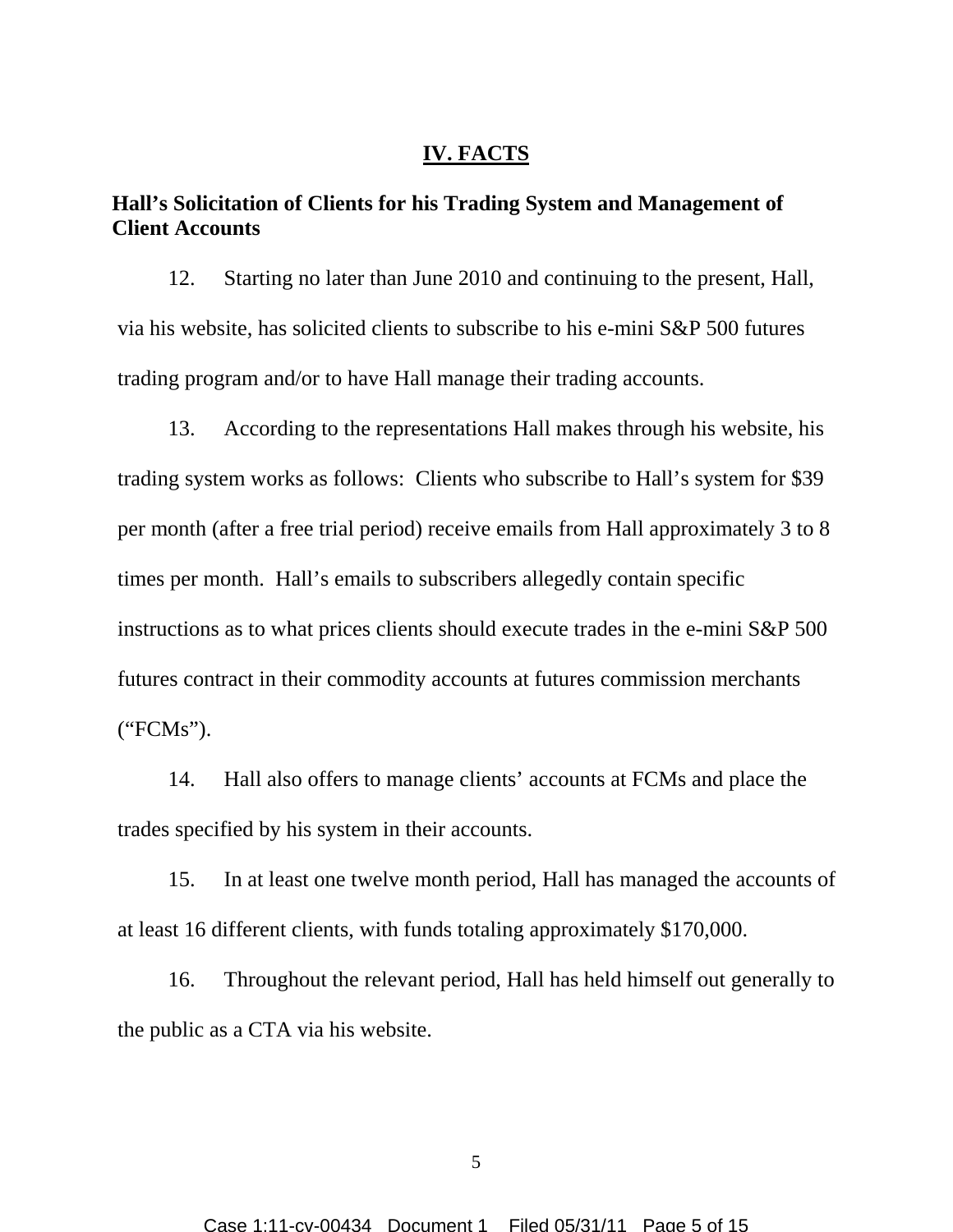17. Clients whose accounts are managed by Hall pay him \$39 per month plus a percentage of the profits, if any, realized from any trades Hall effects in their accounts.

18. The percentage of the profits that Hall receives to manage client accounts is based on the number of contracts that the client trades, with Hall receiving a smaller percentage of the profits the greater the volume of futures contracts that a client trades.

# **Hypothetical Trading Results and Client Testimonials**

19. Many statements that Hall makes on his website claim that subscribers to his trading system are guaranteed success and profits without much risk of suffering losses. For example, Hall claims through his website that his trading system enables clients to double their money in as little as four to seven months and has an accuracy rate of 96.7 to 97.3 percent.

20. Hall's website further guarantees that his trading system has "the highest percentage accuracy rate of any existing S&P futures trading program on the Internet."

21. To purportedly prove that his trading system is highly accurate, Hall directs prospective and existing clients to a "Spreadsheet History Chart" that is linked to his website.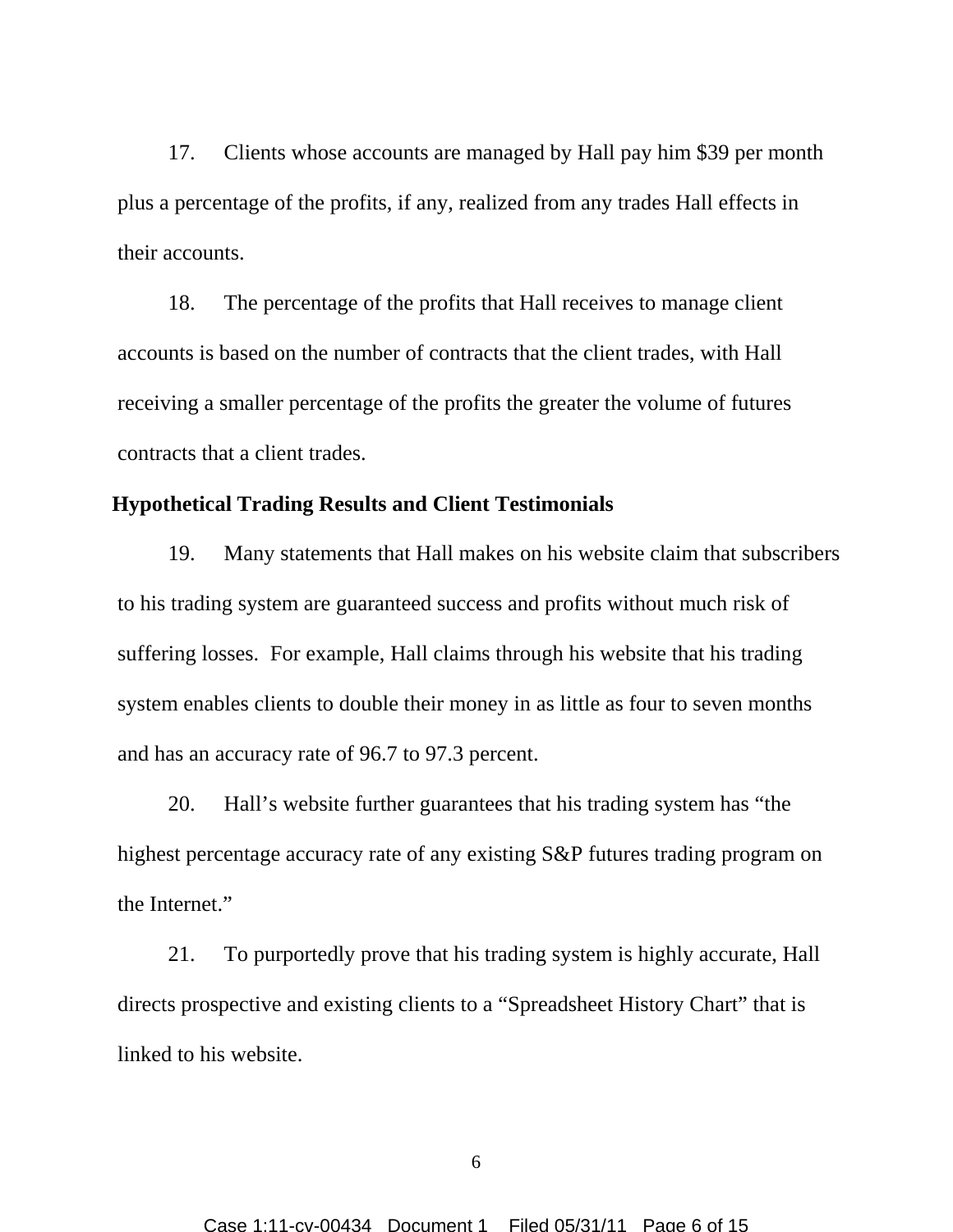22. Prospective and actual clients who visit Hall's website can click on a link to the "Spreadsheet History Chart" to review what Hall claims (per statements on his website) are actual trades that were placed over the course of the past four years using Hall's trading system.

23. In reality, many of the trades listed in the "Spreadsheet History Chart" are simulated or hypothetical trades. Nowhere in the website does Hall disclose that the trades listed in the "Spreadsheet History Chart" are simulated or hypothetical trades.

24. Hall's website does not contain any cautionary language about the limitations of making investment decisions in reliance on the presentation of simulated or hypothetical trading account performance results.

25. The top of the first page of Hall's website contains testimonials from unnamed clients. The quoted testimonials are labeled as "Real Emails from Real Members."

26. One such testimonial states: "Having been a member for over a year, I think the service is fantastic! I have leveraged my way up to 19 contracts, am making more money than I have with any other system I have ever tried, and will be remaining a subscriber a long time!"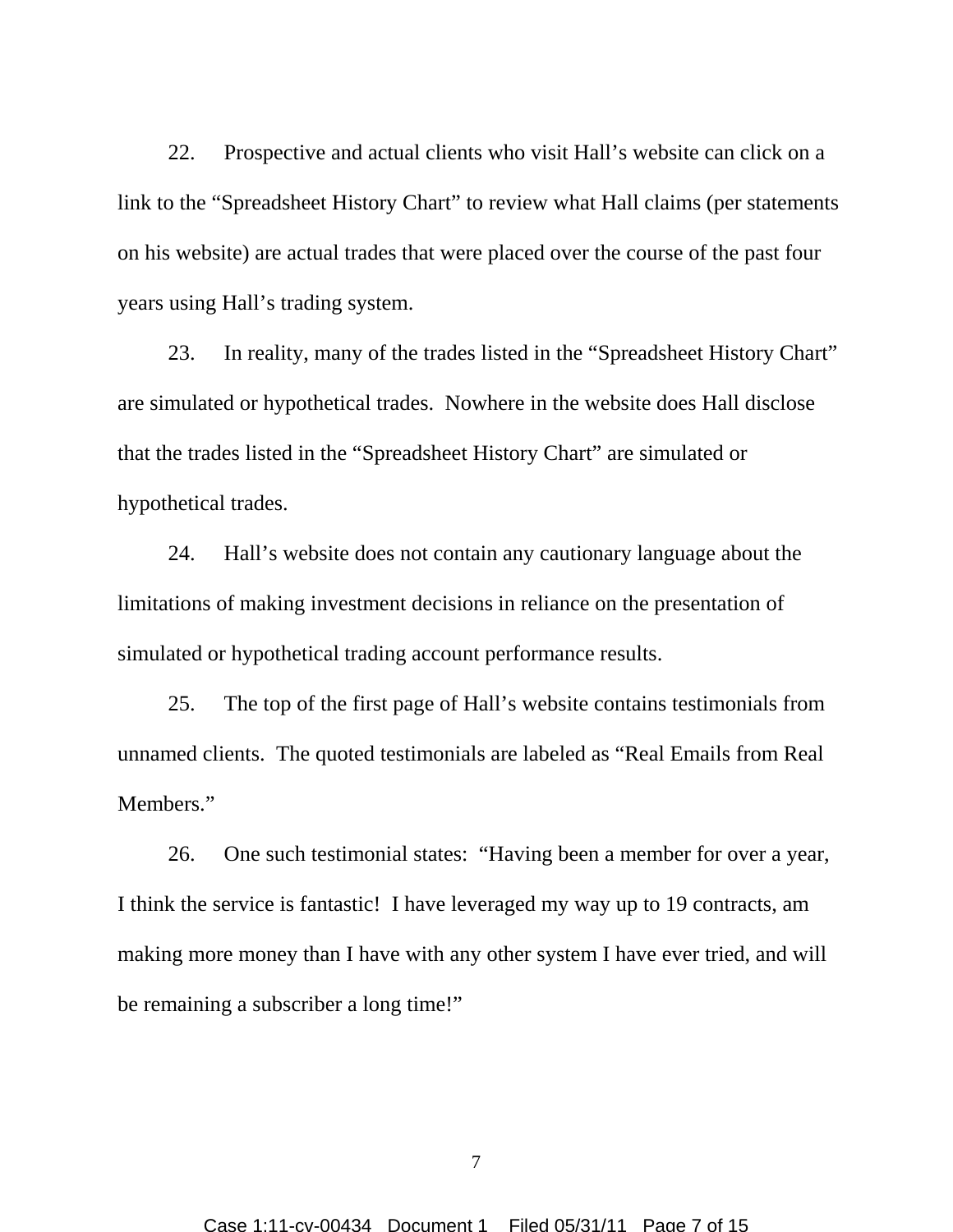27. Another testimonial states: "Today I mailed both the IRS and New York State Tax Deptment [sic] Big checks to cover my gains for 2010. Thanks to you!"

28. Hall's website does not contain any disclaimer or cautionary language concerning the limitations of making trading decisions based on client testimonials.

## **V. VIOLATIONS OF THE COMMODITY EXCHANGE ACT AND COMMISSION REGULATIONS COUNT ONE: VIOLATIONS OF SECTION 4m(1) OF THE ACT, 7 U.S.C. § 6m(1): FAILURE TO REGISTER AS A COMMODITY TRADING ADVISOR**

29. The allegations set forth in Paragraphs 1 through 28 are realleged and incorporated herein by reference.

30. Section 4m(1) of the Act provides in pertinent part: "It shall be unlawful for any commodity trading advisor . . . unless registered under this Act, to make use of the mails or any means or instrumentality of interstate commerce in connection with his business as such commodity trading advisor . . ." (emphasis added).

31. Hall used the mails or instrumentalities of interstate commerce including the Internet in connection with his business as a CTA while failing to register as a CTA, in violation of Section 4m(1) of the Act.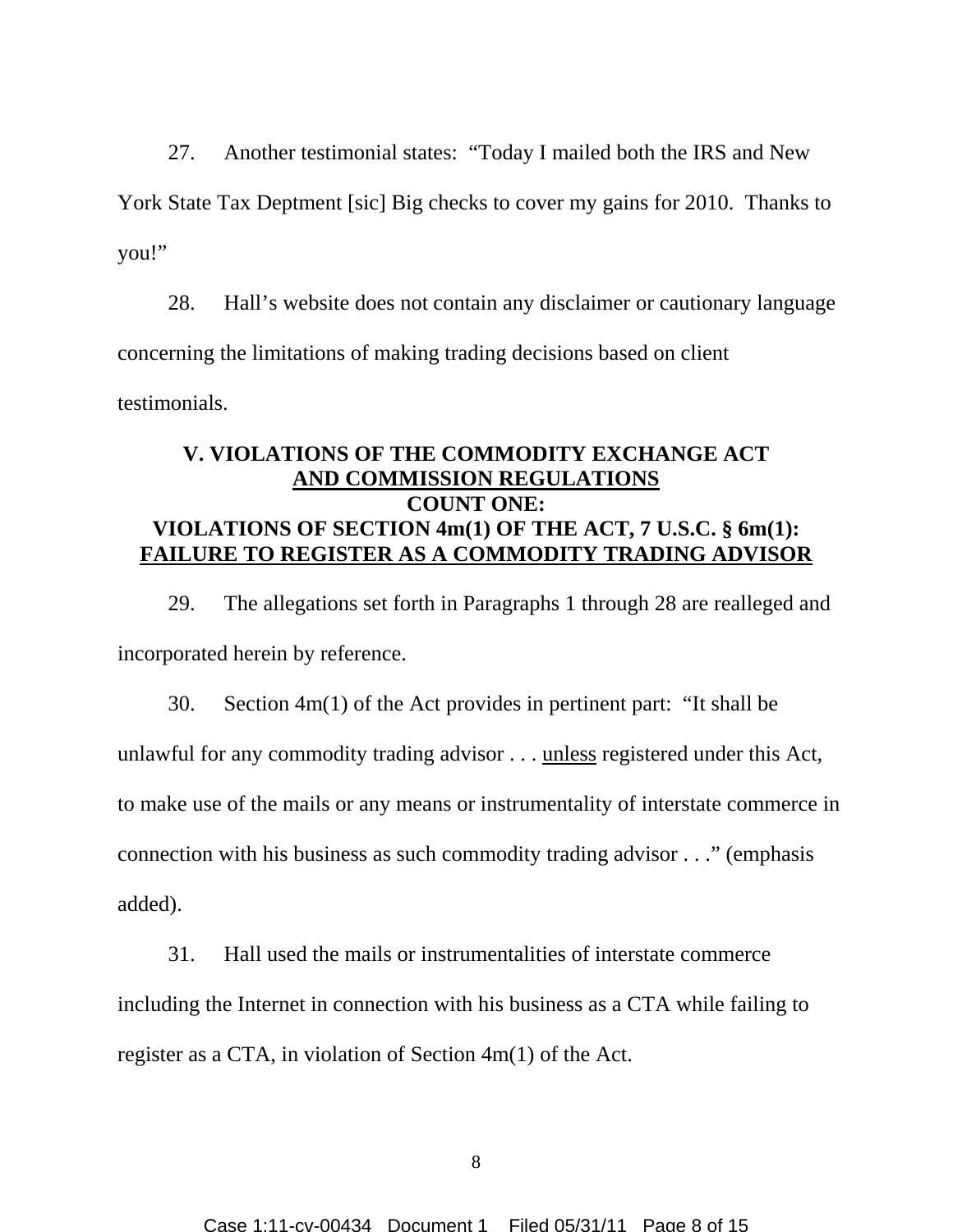32. Hall does not qualify for any exemption from the requirement to register as a CTA, as set forth in Section 4m(1) of the Act.

33. Each use of the mails or any means or instrumentality of interstate commerce in connection with Hall's business as a CTA without proper registration during the relevant period, including but not limited to those specifically alleged herein, is alleged as a separate and distinct violation of Section 4m(1) of the Act.

## **COUNT TWO: VIOLATIONS OF COMMISSION REGULATION 4.41(a)(3), 17 C.F.R. § 4.41(a)(3): FAILURE TO PROVIDE REQUIRED CAUTIONARY STATEMENTS CONCERNING CLIENT TESTIMONIALS**

34. The allegations set forth in Paragraphs 1 through 28 are realleged and incorporated herein by reference.

35. Regulation 4.41(a)(3), 17 C.F.R. § 4.41(a)(3) (2010), provides that a CTA may not advertise in a manner that refers to any testimonial, unless the advertisement prominently discloses that the testimonial may not be representative of the experience of other clients and is no guarantee of future performance or success.

36. Hall advertises managed account services via his website, which prominently features testimonials from unnamed clients.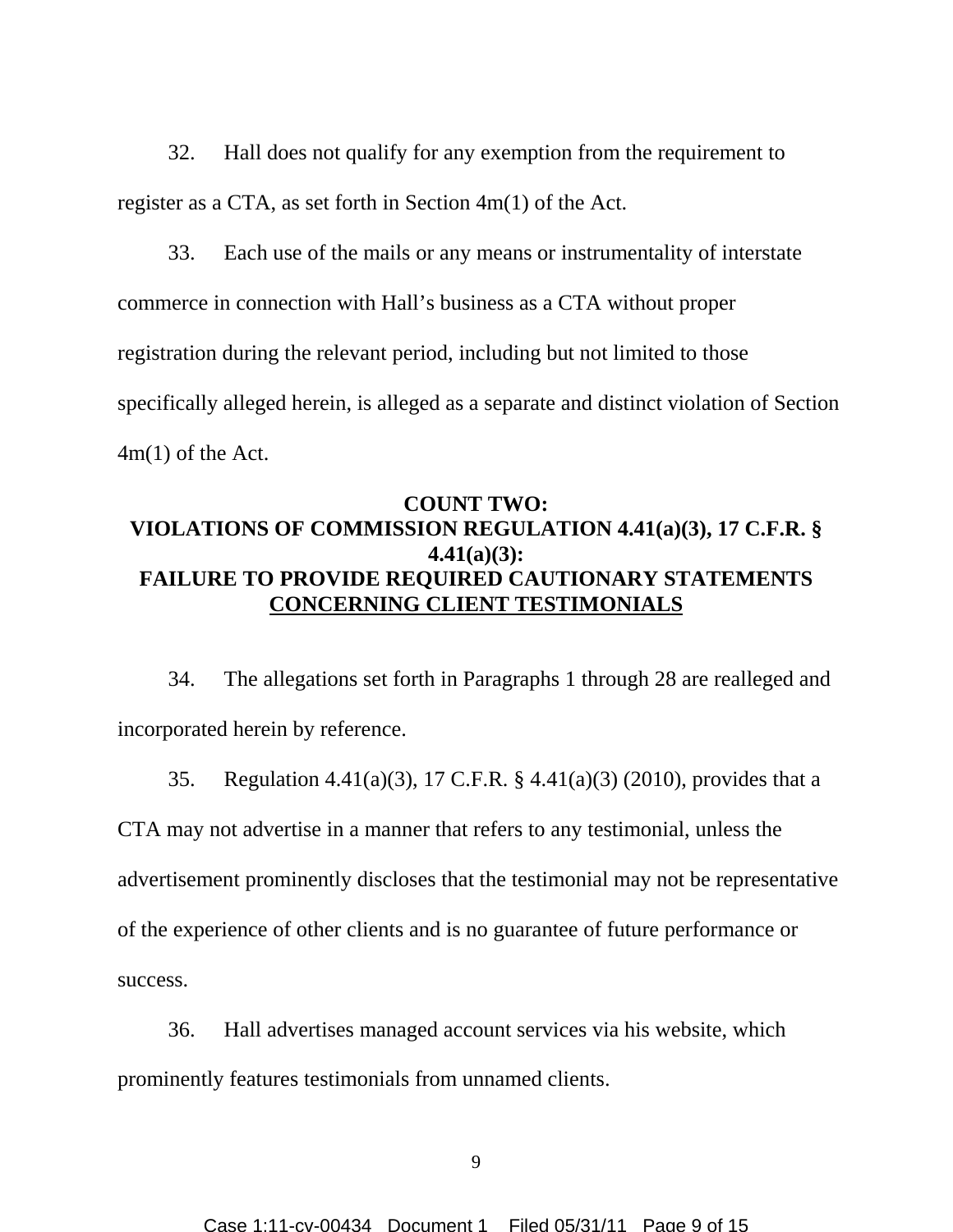37. Hall's website does not contain the disclaimer required by Regulation 4.41(a)(3), 17 C.F.R. § 4.41(a)(3) (2010), stating the limitations of making investment decisions based on client testimonials, in violation of Regulation 4.41(a)(3), 17 C.F.R. § 4.41(a)(3) (2010).

38. Each instance in which Hall advertises his trading system with the testimonials on his website constitutes a separate violation of Regulation 4.41(a)(3), 17 C.F.R. § 4.41(a)(3) (2010).

# **COUNT THREE: VIOLATIONS OF COMMISSION REGULATION 4.41(b)(1), 17 C.F.R. § 4.41(b)(1): FAILURE TO PROVIDE CAUTIONARY STATEMENT REGARDING LIMITATIONS OF SIMULATED OR HYPOTHETICAL TRADING RESULTS**

39. The allegations set forth in Paragraphs 1 through 28 are realleged and incorporated herein by reference.

40. Pursuant to Regulation 4.41(b)(1), 17 C.F.R. § 4.41(b)(1) (2010), no person may present the performance of any simulated or hypothetical commodity interest account, transaction in a commodity interest or series of transactions in a commodity interest of a commodity pool operator, commodity trading advisor, or any principal thereof, unless such performance is accompanied by a prescribed cautionary statement.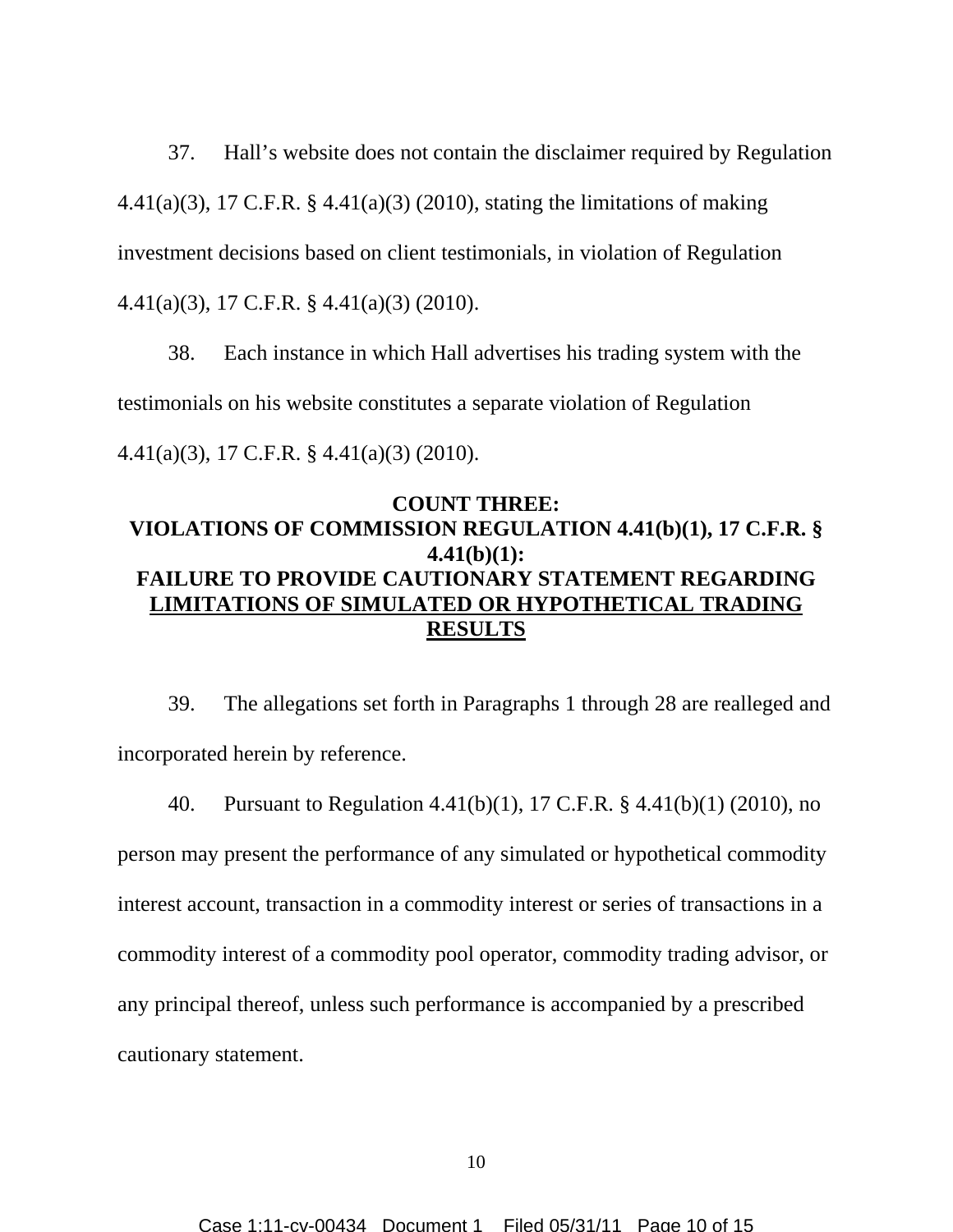41. Hall's websites features a "Spreadsheet History Chart" that contains simulated or hypothetical trading results, but his website does not contain the prescribed cautionary statement, in violation of Regulation 4.41(b)(1), 17 C.F.R. § 4.41(b)(1) (2010).

42. Each presentation by Hall of the performance of any simulated or hypothetical commodity interest account, transaction in a commodity interest or series of transactions in a commodity interest that is not accompanied by the prescribed cautionary statement, including those specifically alleged herein, is alleged as a separate and distinct violation of Regulation 4.41(b)(1), 17 C.F.R. § 4.41(b)(1) (2010).

### **VI. RELIEF REQUESTED**

WHEREFORE, the Commission respectfully requests that the Court, as authorized by Section 6c of the Act, 7 U.S.C. § 13a-1, and pursuant to its own equitable powers, enter:

a) An order finding that Defendant violated Section 4m(1) of the Act, 7 U.S.C.  $§$  4m(1).

b) An order finding that Defendant violated Regulations  $4.41(a)(3)$  and  $(b)(1)$ , 17 C.F.R. §§ 4.41(a)(3) and (b)(1).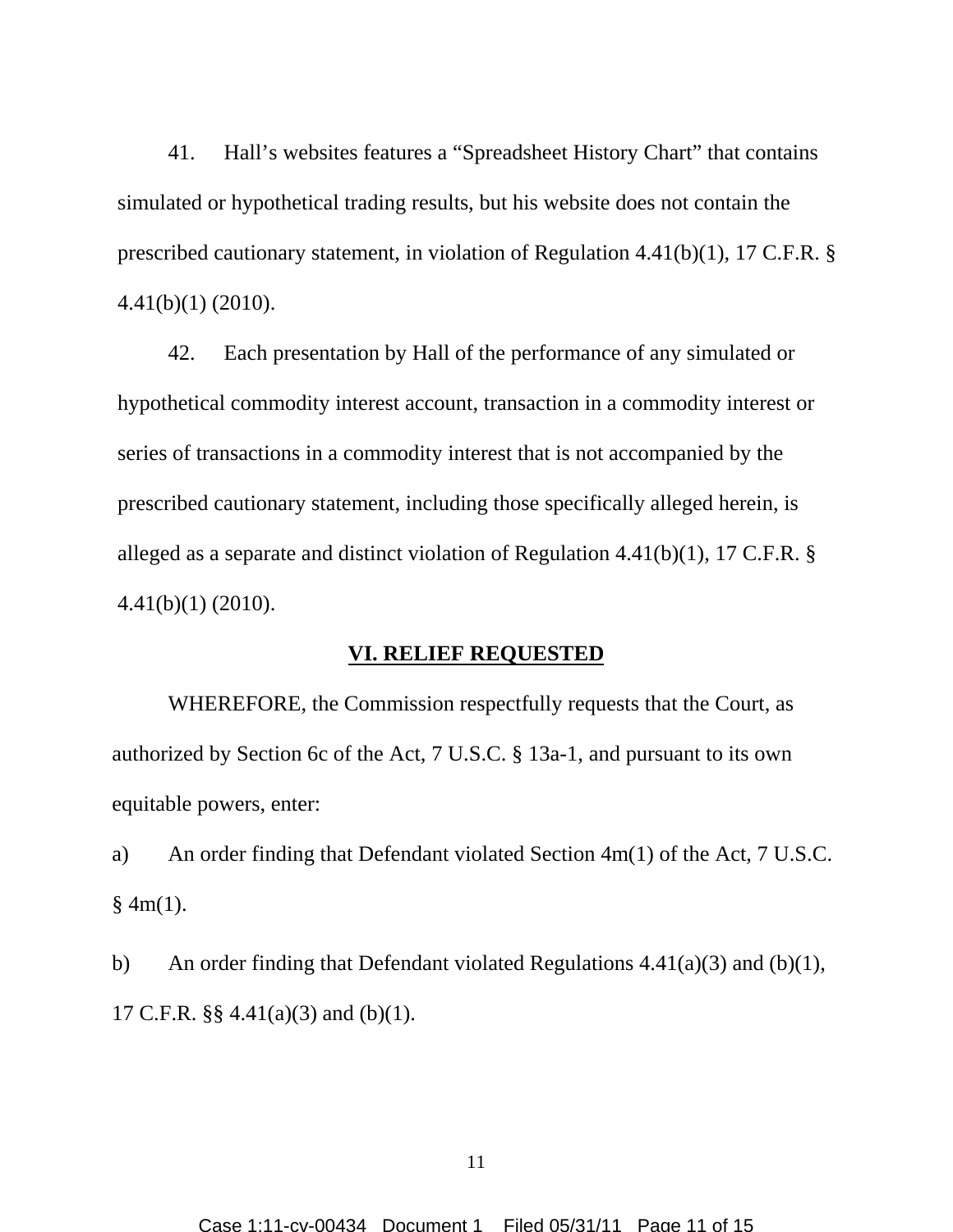c) An order of permanent injunction prohibiting Defendant and any of his agents, servants, employees, assigns, attorneys, and persons in active concert or participation with the Defendant, including any successor thereof, from engaging, directly or indirectly, in any conduct or activity that:

- i. violates Section 4m(1) of the Act, 7 U.S.C. § 4m(1), or Regulations 4.41(a)(3) and (b)(1), 17 C.F.R. §§ 4.41(a)(3) and (b)(1) (2010);
- ii. results in trading on or subject to the rules of any registered entity (as that term is defined in Section 1a of the Act, as amended, to be codified at 7 U.S.C. § 1a);
- iii. involves, or is in any way related to activity associated with, entering into any transactions involving commodity futures, options on commodity futures, commodity options (as that term is defined in Regulation 32.1(b)(1), 17 C.F.R. §  $32.1(b)(1)$  (2010)) ("commodity options"), and/or foreign currency (as described in Sections  $2(c)(2)(B)$  and  $2(c)(2)(C)(i)$  of the Act, as amended, to be codified at 7 U.S.C. §§ 2(c)(2)(B) and 2(c)(2)(C)(i)) ("forex contracts") for his own personal accounts or for any accounts in which he has a direct or indirect interest;
- iv. involves having any commodity futures, options on commodity futures, commodity options, and/or forex contracts traded on his behalf;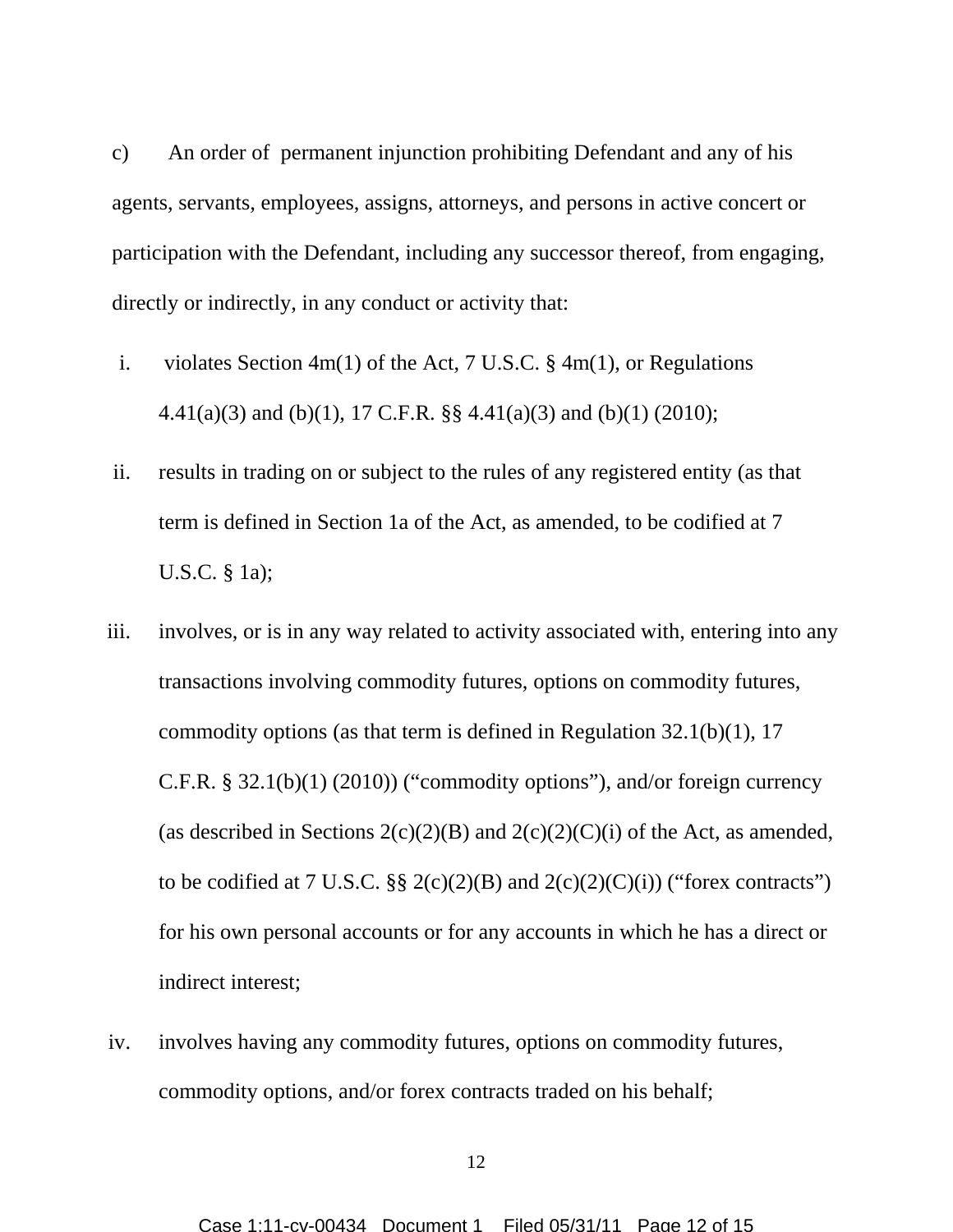- v. involves controlling or directing the trading for or on behalf of any other person or entity, whether by power of attorney or otherwise, in any account involving commodity futures, options on commodity futures, commodity options, and/or forex contracts;
- vi. is related to or otherwise involves soliciting, receiving, or accepting any funds from any person for the purpose of purchasing or selling any commodity futures, options on commodity futures, commodity options, and/or forex contracts;
- vii. is related to or otherwise involves applying for registration or claiming exemption from registration with the Commission in any capacity, and engaging in any activity requiring such registration or exemption from registration with the Commission, except as provided for in Regulation 4.14(a)(9), 17 C.F.R. § 4.14(a)(9) (2010); and
- viii. constitutes acting as a principal (as that term is defined in Regulation 3.1(a), 17 C.F.R. § 3.1(a) (2010)), agent or any other officer or employee of any person registered, exempted from registration or required to be registered with the Commission, except as provided for in Regulation 4.14(a)(9), 17 C.F.R. § 4.14(a)(9) (2010).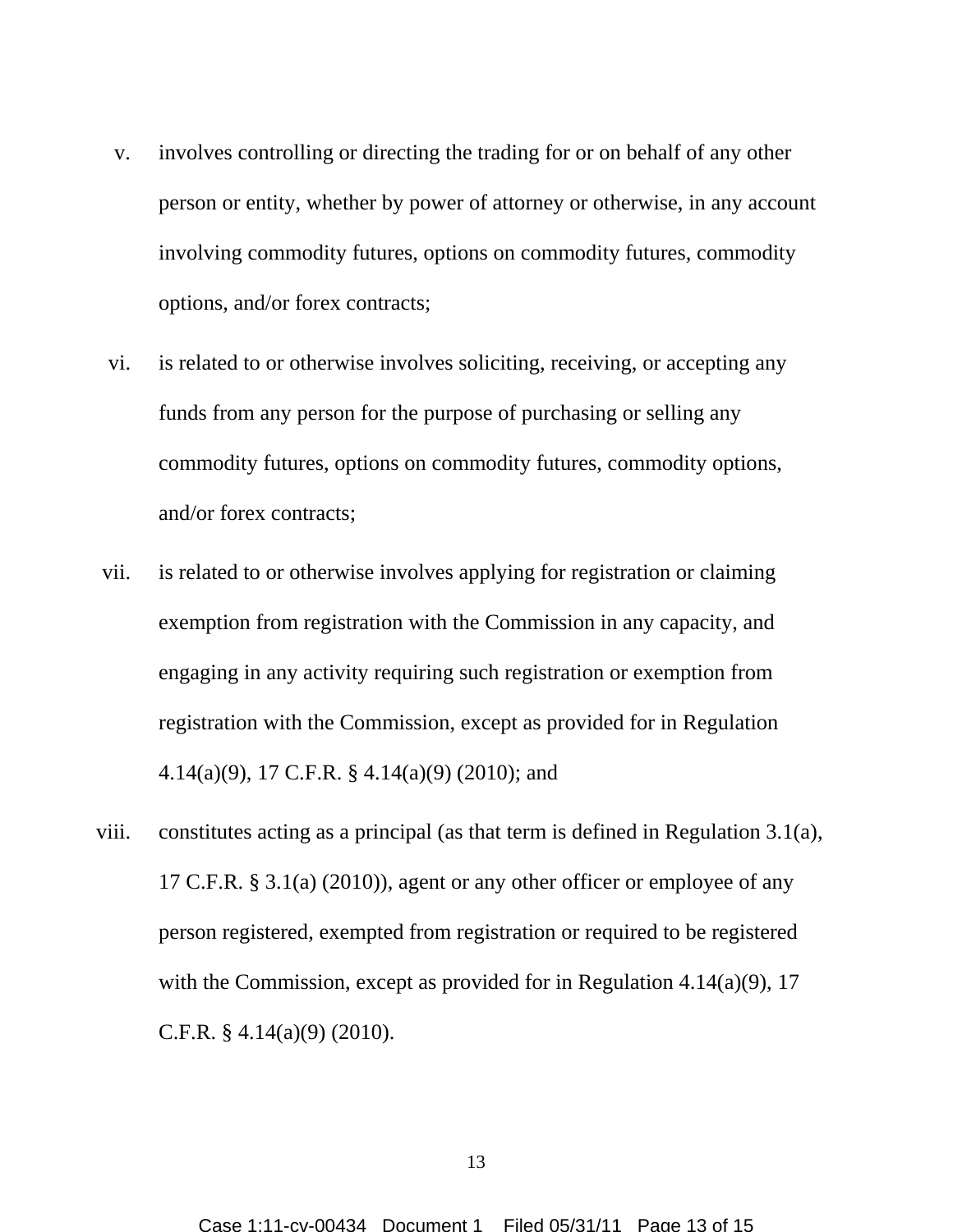d) An order directing Defendant, as well as any successors and/or agents of Defendant, to disgorge, pursuant to such procedure as the Court may order, all benefits received from the acts or practices that constitute violations of the Act, as described herein, and pre- and post-judgment interest thereon from the date of such violations;

e) An order directing Defendant to make full restitution to every person or entity whose funds Defendant received or caused another person or entity to receive as a result of acts and practices that constituted violations of the Act, as described herein, and pre- and post-judgment interest thereon from the date of such violations;

f) An order directing Defendant and any successor thereof, to rescind, pursuant to such procedures as the Court may order, all contracts and agreements, whether implied or express, entered into between them and any of the clients whose funds were received by them as a result of the acts and practices which constituted violations of the Act, as described herein;

g) An order directing Defendant to pay civil monetary penalties of not more than the higher of \$140,000 or triple the monetary gain to Defendant for each violation of the Act occurring on or after October 23, 2008;